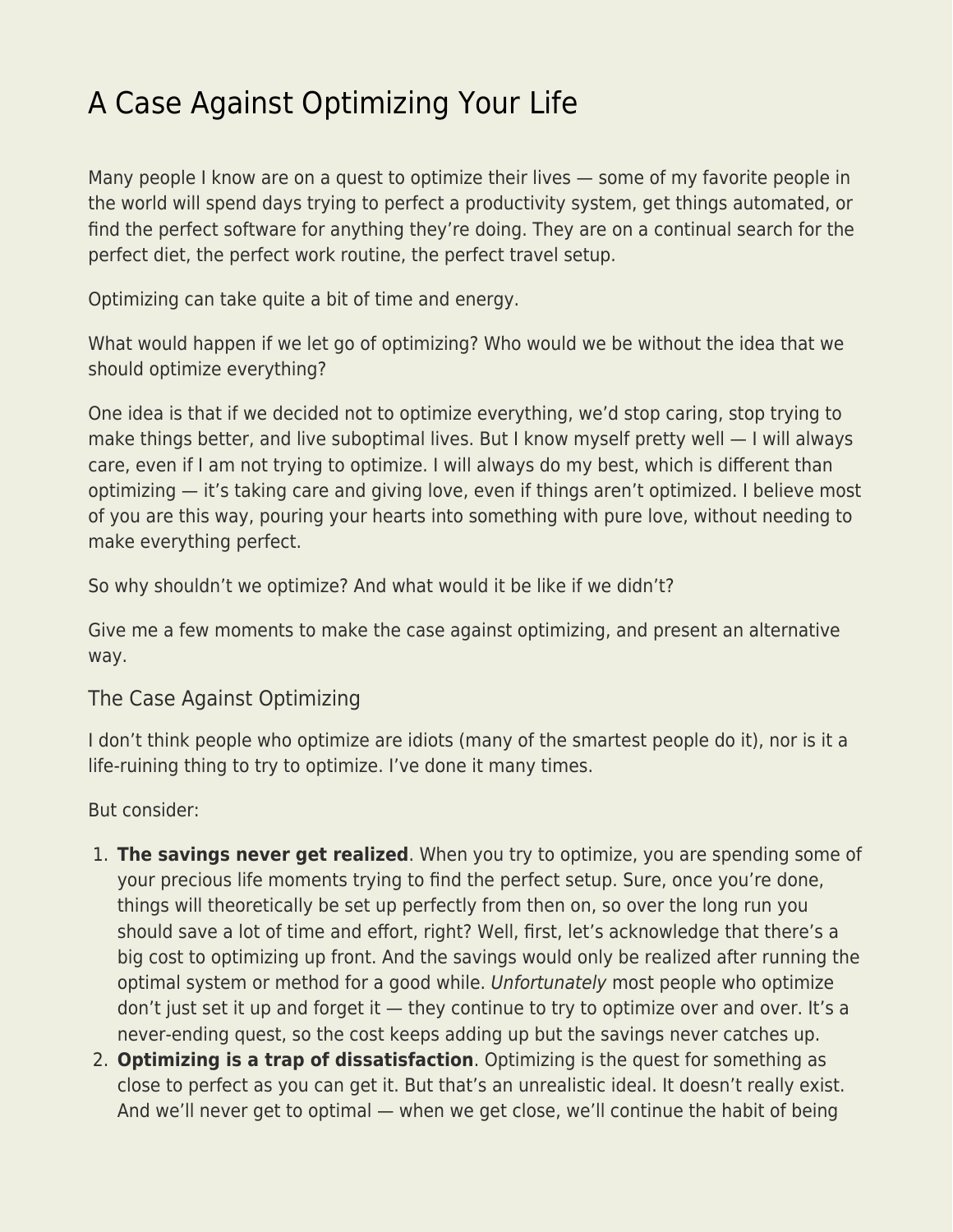dissatisfied with the way things are. We'll have put in a lot of work, but then not be happy. Because the search for perfect is a trap, where you're strengthening the mental habit of dissatisfaction.

- 3. **Optimizing is a focus on what's not important**. Coming up with the perfect productivity system, the perfect todo list software — it's not important. It's procrastination on the things that are truly important. The tasks at the top of the todo list you already have, that you're not working on, so that you can optimize. Coming up with the perfect diet system isn't important — eating vegetables is. Eating nuts and beans and fruits is important. Forget the rest, just do that. Coming up with the perfect vacation isn't important — you're missing out on what's right in front of you, there at home, when you are trying to optimize your next trip.
- 4. **Even if you could optimize, such a perfect life would suck**. Let's imagine for a moment that you could spend a week optimizing every single thing in your life. Everything is now perfect, most things are automated, life because ridiculously easy. (Hint: it's not possible.) Even if were possible to make life this perfect, life would absolutely suck. If everything ran easily, you would never appreciate any accomplishments, because they came too easily. Nothing would be earned, nothing would feel amazing. People run ultramarathons not because they are perfect and ideal and easy, but because they are such a struggle. The struggle makes it meaningful. Sure, get some good tools, learn how to do things well … but don't worry about a little extra work. Don't worry about don't something a few too many times. A little repetition helps you to get really good at something. A little difficulty helps you to really learn something. A little irritation helps you to find patience, let go of ideals and love things as they are.
- 5. **Optimizing is a good way to get things to break**. Imagine that you optimized a series of software tools so they all ran perfectly together, a huge complicated structure of connected machines … amazing work, well engineered, well thought-out. But when things are optimized like this, they are fragile. If one thing breaks, the others do too. If your life is optimized, it's easy to break. To give you another example … let's say you have an optimized sleep routine. It's amazing, and you get great sleep this way! But then you have to fumigate your house, so you have to sleep at a relative's house. Your entire optimized routine is thrown off, so you get horrible sleep for a few days. Then you try to optimize your sleep for travel, getting a great setup for sleeping on the plane and trains. Then your favorite sleep mask, ear plugs (or noise-canceling headphones) and travel pillow get stolen. No sleep! The most optimized thing to do, then, is to not optimize — get good at dealing with everything, from sleeping on trains without any kind of setup to sleeping on the ground. Unoptimize your life by getting good at dealing with unoptimal situations. Throw randomized craziness into your life. Forget about optimizing, and learn flexibility, learn to deal, learn to let go, learn to adapt.
- 6. **Optimizing is a distraction**. It's like cleaning the decks when the Titanic is sinking. It's not important that you optimize. It's important that you are present, that you learn